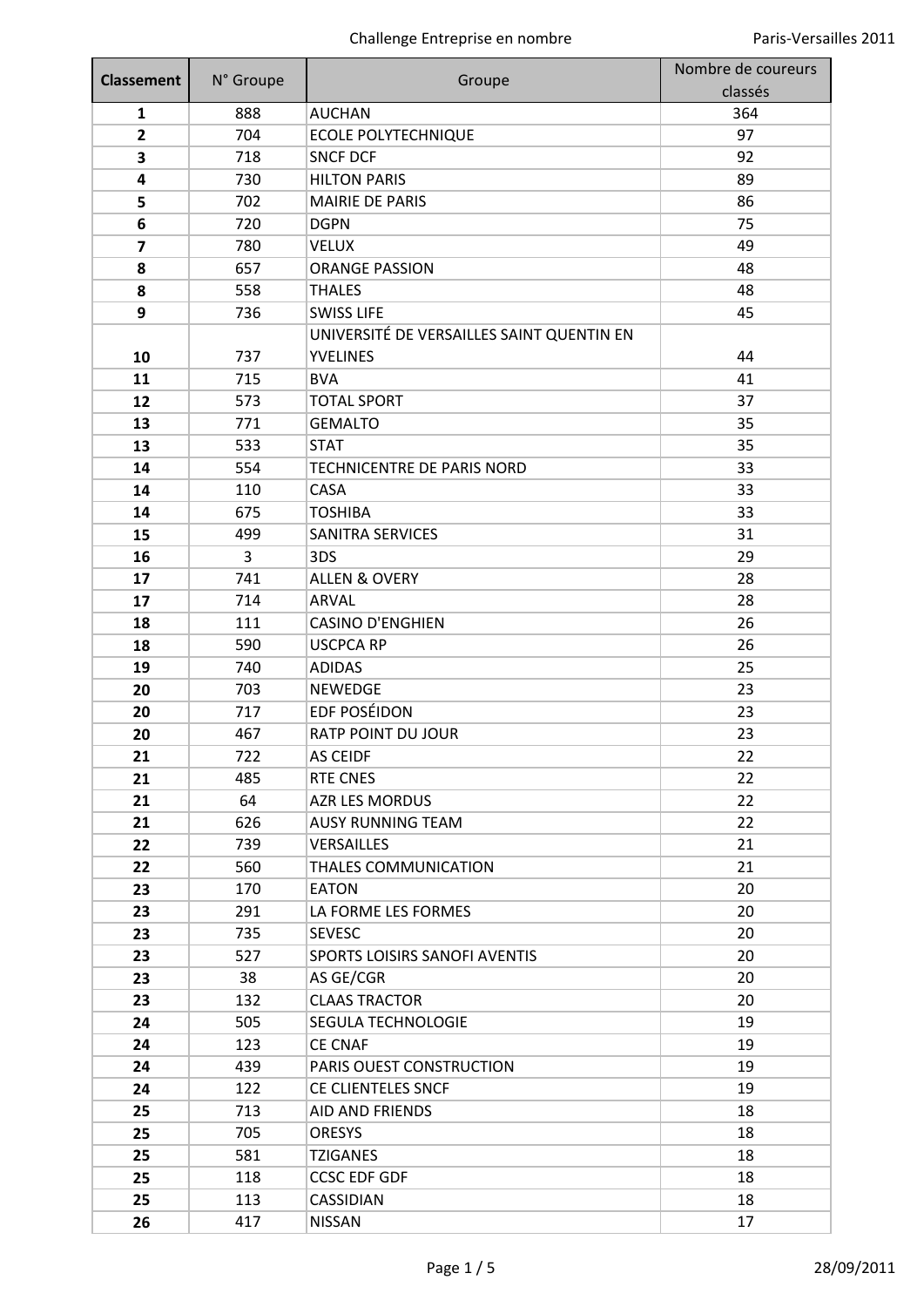| <b>Classement</b> |                         |                                               | Nombre de coureurs |
|-------------------|-------------------------|-----------------------------------------------|--------------------|
|                   | N° Groupe               | Groupe                                        | classés            |
| 26                | 608                     | <b>VOIES NAVIGABLES DE FRANCE</b>             | 17                 |
| 26                | 185                     | <b>ESSCA</b>                                  | 17                 |
| 26                | 631                     | <b>CSC</b>                                    | 17                 |
| 26                | 426                     | Odontologie Bretonneau                        | 17                 |
| 26                | 449                     | PHALEMPIN ATHLETIC CLUB                       | 17                 |
| 26                | 665                     | <b>SAP FRANCE</b>                             | 17                 |
| 27                | 265                     | <b>INVIVOO</b>                                | 16                 |
| 27                | 402                     | <b>MLOZ</b>                                   | 16                 |
| 27                | 36                      | <b>AS CREDIT FONCIER</b>                      | 16                 |
| 27                | 220                     | <b>GALERIES LAFAYETTE</b>                     | 16                 |
| 28                | 609                     | <b>VOITURIERS DE LUTECE 10AB</b>              | 15                 |
| 28                | 432                     | <b>OPERA NATIONAL DE PARIS</b>                | 15                 |
| 28                | 173                     | <b>ECLOR</b>                                  | 15                 |
| 28                | 584                     | UNILEVER SPORT FRANCE                         | 15                 |
| 28                | 716                     | <b>CACF</b>                                   | 15                 |
| 28                | 75                      | <b>BERARD TEAM</b>                            | 15                 |
| 29                | 515                     | <b>SIMPLY MARKET</b>                          | 14                 |
| 29                | 285                     | <b>KEY CONSULTING</b>                         | 14                 |
| 29                | 410                     | <b>NDS RUNNING</b>                            | 14                 |
| 29                | 697                     | LES BOUCHONS DE L'ESPOIR                      | 14                 |
| 29                | 725                     | <b>CA CHEUVREUX</b>                           | 14                 |
| 29                | $\overline{\mathbf{4}}$ | A.S.MICHELIN BLANZY                           | 14                 |
| 30                | $\overline{2}$          | 2 M/S                                         | 13                 |
| 30                | 1002                    | <b>SORIN GROUP</b>                            | 13                 |
| 30                | 777                     | RUNNOSPHÈRE                                   | 13                 |
| 30                | 604                     | <b>VISION IT GROUP</b>                        | 13                 |
| 30                | 650                     | <b>LIDO</b>                                   | 13                 |
| 30                | 423                     | NOVAGRAAF FRANCE                              | 13                 |
| 30                | 263                     | <b>INEO TERTIAIRE IDF</b>                     | 13                 |
| 30                | 589                     | <b>USCPCA</b>                                 | 13                 |
| 30                | 593                     | <b>UTO</b>                                    | 13                 |
| 30                | 48                      | <b>ASCOT</b>                                  | 13                 |
| 30                | 174                     | <b>E-FRONTECH</b>                             | 13                 |
| 31                | 413                     | NESTLÉ FRANCE                                 | 12                 |
| 31                | 152                     | <b>DELEGATION ALLEMAND</b>                    | 12                 |
| 31                | 552                     | TEAM VINCI FACILITIES RUNNING                 | 12                 |
| 31                | 27                      | ANAS                                          | 12                 |
| 31                | 534                     | <b>STE MOREL</b>                              | 12                 |
| 31                | 9                       | <b>ABBOTT</b>                                 | 12                 |
| 31                | 39                      | AS IDLP                                       | 12                 |
| 31                | 222                     | <b>GARES &amp; CONNEXIONS</b>                 | 12                 |
| 31                | 225                     | <b>GECINA</b>                                 | 12                 |
|                   |                         |                                               | 12                 |
| 31                | 672                     | SUBSEA 7                                      | 12                 |
| 31                | 137<br>721              | <b>COF SNCF</b><br><b>8EME RT DE SURESNES</b> | 12                 |
| 31                | 287                     |                                               | 11                 |
| 32                |                         | KONICA MINOLTA                                |                    |
| 32                | 463                     | PWC01                                         | 11                 |
| 32                | 15                      | <b>ADDES</b>                                  | 11                 |
| 32                | 530                     | <b>STADE DE VANVES</b>                        | 11                 |
| 32                | 24                      | AMGEN                                         | 11                 |
| 32                | 370                     | LYCEE JULES FERRY BTS CPI                     | 11                 |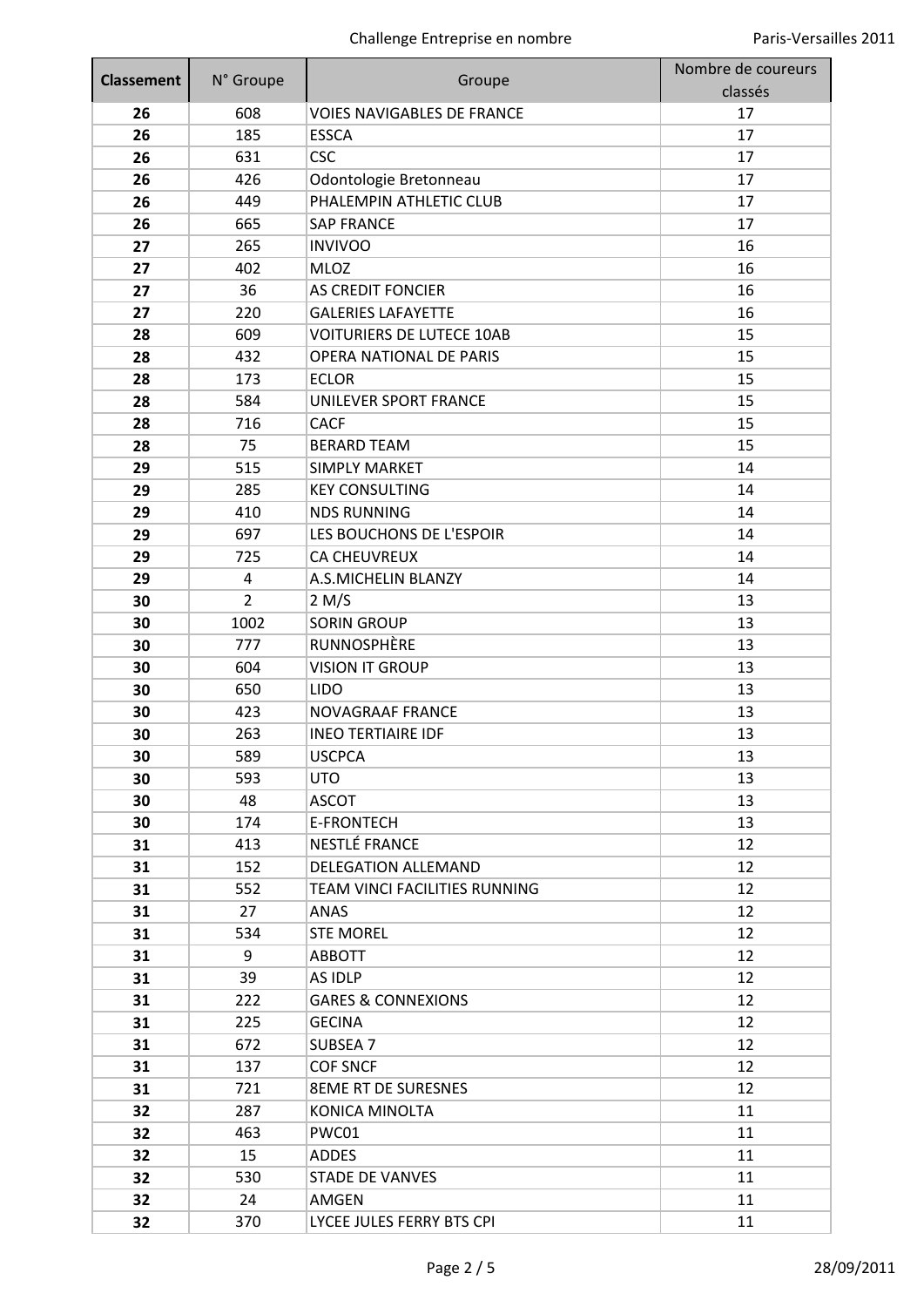| <b>Classement</b> | N° Groupe  | Groupe                        | Nombre de coureurs<br>classés |
|-------------------|------------|-------------------------------|-------------------------------|
| 32                | 734        | <b>OPIEVOY</b>                | 11                            |
| 32                | 733        | <b>OLYMPUS</b>                | 11                            |
| 32                | 433        | ORANGE                        | 11                            |
| 32                | 425        | <b>OCE DUR</b>                | 11                            |
| 33                | 19         | <b>ALEXANDER HUGHES</b>       | 10                            |
| 33                | 17         | AGAP <sub>2</sub>             | 10                            |
| 33                | 47         | <b>ASCA PEUGEOT POISSY</b>    | 10                            |
| 33                | 303        | LE CLUB DES 10                | 10                            |
| 33                | 469        | <b>RCCN</b>                   | 10                            |
| 33                | 351        | LES PILS SCHNADS              | 10                            |
| 33                | 333        | LES FURETS D'EIFAFGE          | 10                            |
| 33                | 477        | <b>RICHARDSON</b>             | 10                            |
| 33                | 489        | <b>RUNNING RENAULT FLINS</b>  | 10                            |
| 33                | 247        | <b>HAARLEM RUNNERS</b>        | 10                            |
| 33                | 391        | <b>MEGA RUNNING TEAM</b>      | 10                            |
| 33                | 561        | <b>THALES RAYTEON SYSTEMS</b> | 10                            |
| 33                | 607        | <b>VMWARE</b>                 | 10                            |
| 34                | 352        | <b>LES PLAISIROIS</b>         | 9                             |
| 34                | 412        | <b>NEORUN</b>                 | 9                             |
| 34                | 576        | <b>TOWERS WATSON</b>          | 9                             |
| 34                | 390        | <b>MEDECINS DU MONDE</b>      | 9                             |
| 34                | 125        | <b>CE UNIVERSCIENCE</b>       | 9                             |
| 34                | 231        | <b>GIVEN IMAGING</b>          | 9                             |
| 34                | 37         | <b>AS D&amp;O</b>             | 9                             |
| 34                | 668        | <b>SERMA INGENIERIE</b>       | 9                             |
| 34                | 567        | THE RINGWORMS                 | 9                             |
| 34                | 338        | LES IRREDUCTIBLES DASSAULT    | 9                             |
| 34                | 606        | <b>VIVARTE</b>                | 9                             |
| 34                | 302        | LCIE                          | 9                             |
| 34                | 288        | <b>KYU</b>                    | 9                             |
| 34                | 54         | <b>ASTRIUM SPORT ATTITUDE</b> | 9                             |
| 34                | 179        | <b>ENTENTE 36</b>             | 9                             |
| 34                | 25         | AMICALE YVETOT ATHLETISME     | 9                             |
| 34                | 516        | <b>SNCF CONSEIL</b>           | 9                             |
| 34                | 450        | PHARMARCIE MONT D EAUBONNE    | 9                             |
| 34                | 888        | LES BELGES DU RIAAC           | 9                             |
| 34                | 155        | <b>DIEXPERTS</b>              | 9                             |
| 34                | 506        | SENNHEISER FRANCE             | 9                             |
| 34                | 30         | <b>ANSYS FRANCE</b>           | 9                             |
| 35                | 461        | <b>PWC</b>                    | 8                             |
| 35                | 100        | <b>BUT</b>                    | 8                             |
| 35                | 519        | SOFREGAZ                      | 8                             |
| 35                | 172        | ECE ZODIAC AEROSPACE          | 8                             |
| 35                | 169        | <b>EASYNET TEAM</b>           | 8                             |
|                   | 502        | <b>SCHNEIDER ELECTRIC</b>     | 8                             |
| 35                |            |                               |                               |
| 35                | 414        | <b>NEUILLY DIMANCHE</b>       | 8                             |
| 35                | 411        | <b>NEOLANE</b>                | 8                             |
| 35                | 727        | DCI                           | 8                             |
| 35                | 585<br>223 | <b>UNIROUTE</b>               | 8<br>8                        |
| 35                |            | <b>GAZATAC</b>                |                               |
| 35                | 28         | ANDRA                         | 8                             |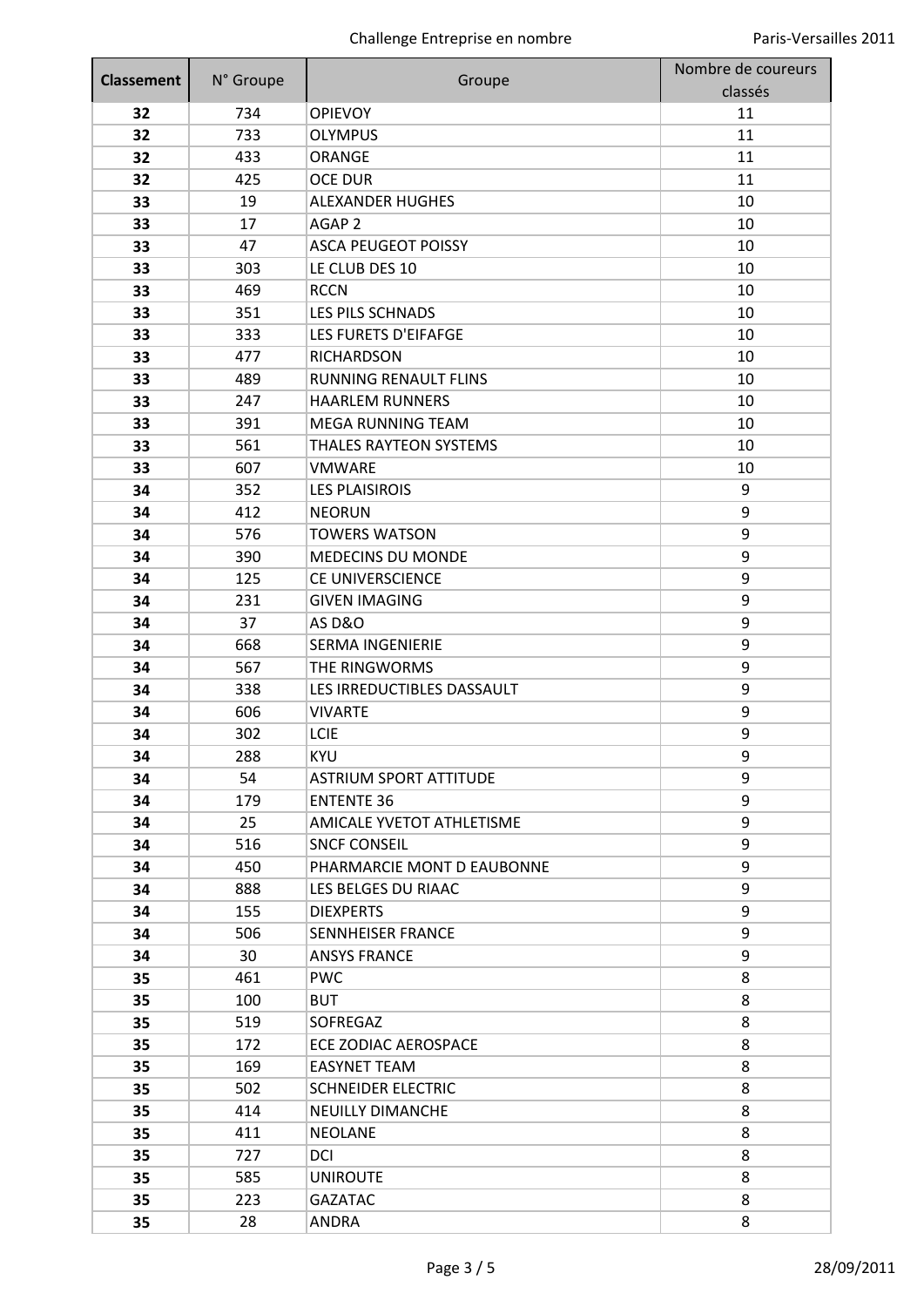| <b>Classement</b> | N° Groupe | Groupe                        | Nombre de coureurs<br>classés |
|-------------------|-----------|-------------------------------|-------------------------------|
| 35                | 62        | <b>AXIATEL</b>                | 8                             |
| 36                | 724       | <b>BTP CONSULTANTS</b>        | 7                             |
| 36                | 691       | <b>GEGC - NATIXIS</b>         | $\overline{7}$                |
| 36                | 474       | <b>RENAULT SAS</b>            | $\overline{7}$                |
| 36                | 186       | <b>EURIS</b>                  | 7                             |
| 36                | 180       | <b>EPSON</b>                  | $\overline{7}$                |
| 36                | 144       | <b>DALKIA IDF</b>             | 7                             |
| 36                | 686       | <b>CABINET DANIEL LEGRAND</b> | $\overline{7}$                |
| 36                | 224       | <b>GAZELEC MACADAM 35</b>     | $\overline{7}$                |
| 36                | 259       | <b>HYTEC INDUSTRIE</b>        | 7                             |
| 36                | 187       | <b>EURODECISION</b>           | $\overline{7}$                |
| 36                | 662       | <b>RABOT DUTILLEUL</b>        | $\overline{7}$                |
| 36                | 779       | <b>TRANSILIEN</b>             | $\overline{7}$                |
| 36                | 617       | <b>WISSOUS RUNNING CLUB</b>   | $\overline{7}$                |
| 36                | 304       | LE COMPTOIR                   | 7                             |
| 36                | 599       | <b>VGA COMPIEGNE</b>          | $\overline{7}$                |
| 36                | 522       | SOSO                          | $\overline{7}$                |
| 36                | 366       | <b>LESENR</b>                 | $\overline{7}$                |
| 36                | 61        | <b>AXA SPORTS ET LOISIRS</b>  | $\overline{7}$                |
| 36                | 429       | <b>OLD DIRTY BASTARDS</b>     | $\overline{7}$                |
| 36                | 459       | <b>PRINTEMPS</b>              | $\overline{7}$                |
| 36                | 775       | <b>OVERLAP GROUPE</b>         | $\overline{7}$                |
| 36                | 112       | <b>CASS MORPHO</b>            | $\overline{7}$                |
| 37                | 776       | <b>POWERADE</b>               | 6                             |
| 37                | 778       | <b>SPORT AKILEINE</b>         | 6                             |
| 37                | 153       | <b>DEXIA</b>                  | 6                             |
| 37                | 7         | <b>AAAPRS</b>                 | 6                             |
| 37                | 1001      | Freyssinet                    | 6                             |
| 37                | 34        | ARGAN                         | 6                             |
| 37                | 138       | <b>COLOMBUS</b>               | 6                             |
| 37                | 42        | AS SP AEROPORTS DE PARIS      | 6                             |
| 37                | 49        | <b>ASCT</b>                   | 6                             |
| 37                | 50        | ASJCDECAUX ATHLÉTISME         | 6                             |
| 37                | 124       | CE SGN SQY                    | 6                             |
| 37                | 732       | <b>MEURANT TEAM</b>           | 6                             |
| 37                | 196       | <b>FAMILLE LALYS</b>          | 6                             |
| 37                | 133       | <b>CLEARY RUNNING TEAM</b>    | 6                             |
| 37                | 683       | AIR LIQUIDE DFV               | 6                             |
| 37                | 565       | THE PENINSULA PARIS           | 6                             |
| 37                | 324       | <b>LES CRISTO</b>             | 6                             |
| 37                | 549       | <b>TEAM SODERN</b>            | 6                             |
| 37                | 382       | <b>MARQUES AVENUE A6</b>      | 6                             |
| 37                | 535       | <b>STERIA</b>                 | 6                             |
| 37                | 646       | LES CHEVREUILS DE COMPET      | 6                             |
| 37                | 518       | <b>SNCF MIX TEAM</b>          | 6                             |
| 37                | 636       | <b>FONCIER-EXPERTS</b>        | 6                             |
| 37                | 501       | SAUR                          | 6                             |
| 37                | 189       | <b>EXTERNIS</b>               | 6                             |
| 37                | 598       | <b>VERNOUILLET ATHLE</b>      | 6                             |
| 37                | 688       | <b>CE NEXANS FRANCE</b>       | 6                             |
| 37                | 293       | LA PALESTRA                   | 6                             |